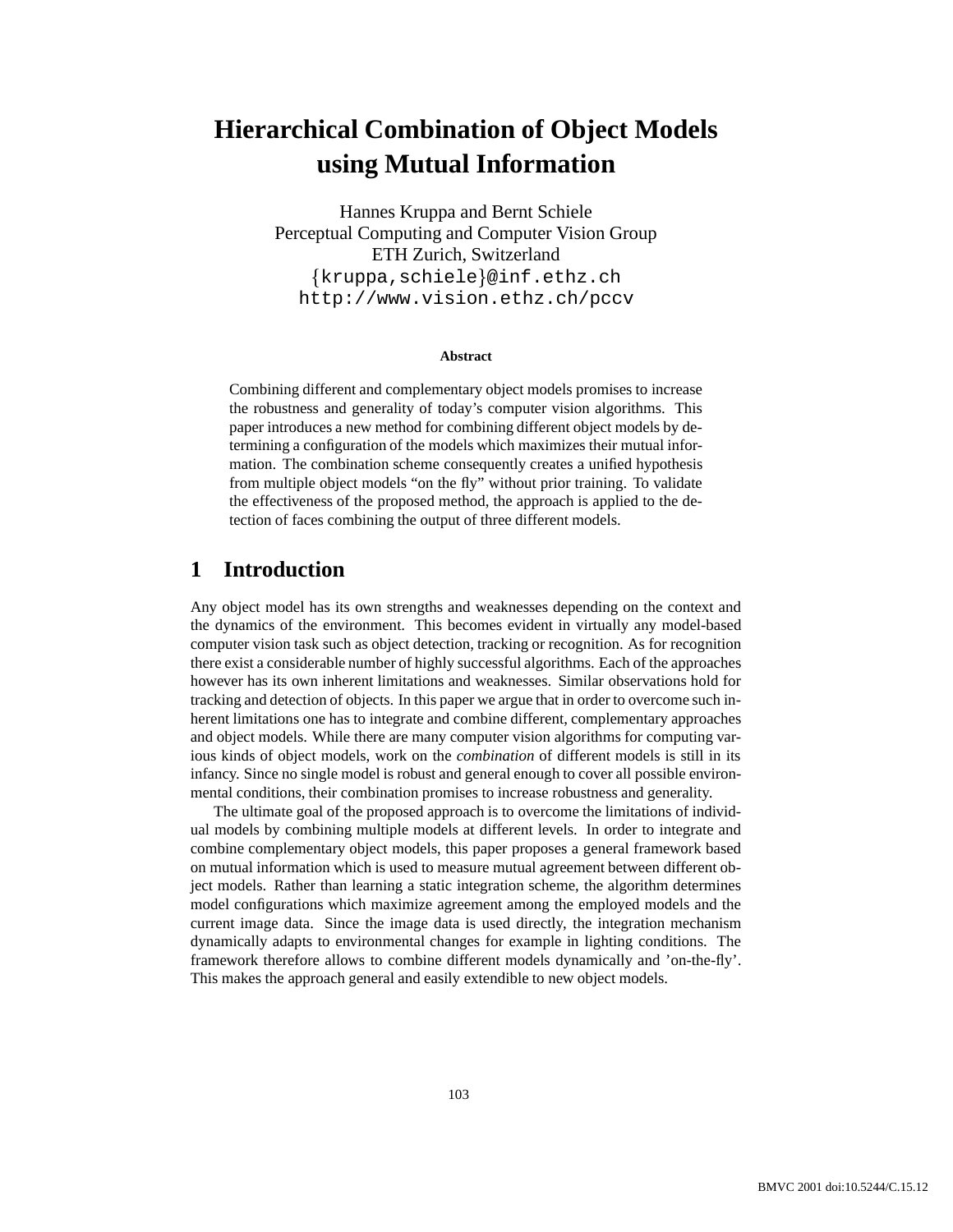The main focus of this paper is the important and interesting question of how to combine different object models effectively when facing a dynamic, real-world environment. The remainder of this paper is organized as follows: After a short review of related work section 2 introduces the general framework for model combination based on mutual information. Section 3 describes a case study in which human faces are detected by combining three distinct face models. In section 4 the robustness of the combination method is demonstrated. We also give an example of how the algorithm selects a skin color model which is most appropriate for the current environmental conditions.

#### **1.1 Related Work**

Probably the most common approach to integrate information is to accumulate all responses (raw data or features) into a single vector. Taking a number of these vectors, standard machine learning techniques [4] can be used to learn a joint probabilistic model. Bayesian approaches can be taken to statistically model dependencies between the different data sources and sensors. However, the amount of training data required may be prohibitive [2]. [1] proposes a hierarchical mixture of experts [7] in which mixtures of appearance models are learned for the classification of objects. The common drawback of these approaches is that the integration is static in the sense that we cannot change the weighting of responses dynamically depending, for example, on their usefulness or the environmental conditions.

Combining different classifiers is a standard problem in pattern recognition (see for example [15, 8, 6]). Typically different classifiers are trained individually and their parameters are fixed thereafter. It is the combiner's task to learn and choose the appropriate combination mechanisms depending on particular situations. In that sense only the combiner itself may be able to increase the robustness and generality of the individual classifiers. However, the results will most often be sup-optimal since the combiner does not have access to the classifiers themselves and cannot adapt their parameters. As before the combination scheme is fixed and static during runtime.

# **2 Hierarchical Model Combination Using Mutual Information**

This paper proposes a general method for the combination of multiple object models using the information-theoretic principle of *mutual information*. Mutual information has been used previously in computer vision, as for example in medical image registration [14], for selection of most discriminant viewpoints of objects and in audio-visual speech acquisition [11]. As detailed below, mutual information can be used to measure the *mutual agreement* between two object models. In order to combine multiple models a hierarchy of pairwise model combinations is used.

The mutual information of two random variables  $X$  and  $Y$  with a joint probability mass function  $p(x, y)$  and marginal probability mass functions  $p(x)$  and  $p(y)$  is defined as [3]:

$$
I(X;Y) = \sum_{x_i, y_j} p(x_i, y_j) \log \frac{p(x_i, y_j)}{p(x_i)p(y_j)} \tag{1}
$$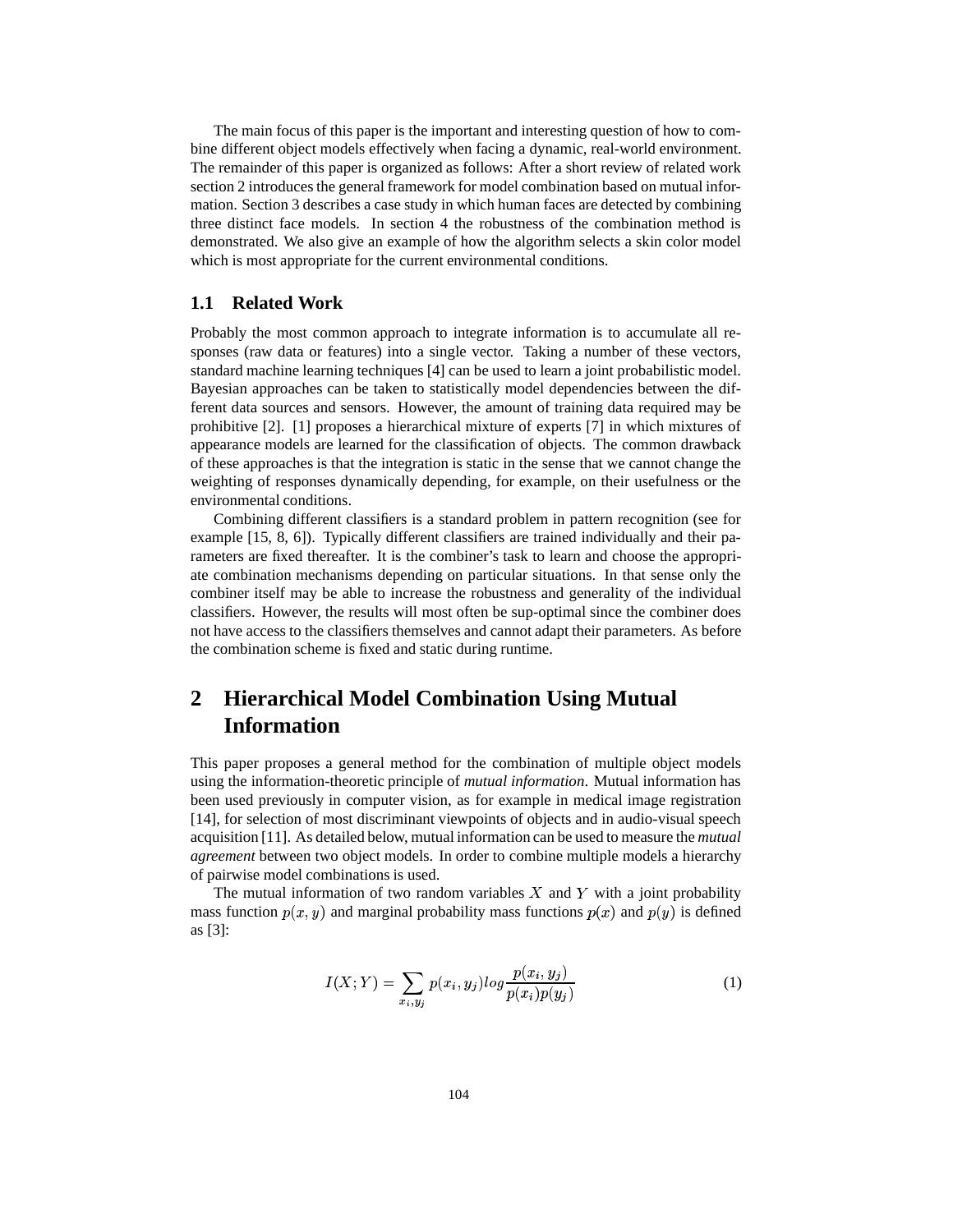Here, the probabilities in expression 1 can be directly derived from a pair of distinct visual object models. To undermine the relevance of mutual information in the context of object model combination, we briefly refer to the well-known Kullback-Leibler divergence. The KL-divergence between a probability mass function  $p(x, y)$  and a distinct probability mass function  $q(x, y)$  is defined as:

$$
D(p(x, y)||q(x, y)) = \sum_{x_i, y_j} p(x_i, y_j) \log \frac{p(x_i, y_j)}{q(x_i, y_j)}
$$
(2)

Although the Kullback-Leibler divergence (also called relative entropy or information divergence) is not symmetric and does not satisfy the triangle inequality, it is often useful to think of it as a "distance" between distributions [3]. By defining  $q(x, y) = p(x)p(y)$  the mutual information can be written as the KL-divergence between  $p(x, y)$  and  $p(x)p(y)$ :

$$
I(X;Y) = D(p(x,y)||p(x)p(y))
$$
\n(3)

Mutual information therefore measures the "distance" between the joint probability  $p(x, y)$  and the probability  $q(x, y) = p(x)p(y)$ , which is the joint probability under the assumption of independence. Conversely, it measures mutual dependency or the amount of information one object model contains about another. As a result mutual information can be used to measure *mutual agreement* between object models.

In the following we assume that for each subregion of the input image, each model determines the probability that the object of interest is either present or absent. This representation is very general and can be satisfied by nearly any object model.  $p(x)$  is calculated based on the first object model and covers two cases, namely the presence of the object  $p(x_0)$  or its absence  $p(x_1) = 1 - p(x_0)$ , respectively. The probability  $p(y)$ is derived from the second object model analogously, also with the two described cases. Finally, for the joint probability  $p(x, y)$  both models and all four cases are taken into account.

Typically, the object of interest can be associated with a characteristic parameter range of an object model. For example, in the case of a color model, the parameter range may be given by a particular subspace of the total color-space. Note that each parameter configuration results in distinct probabilities  $p(x)$  and  $p(y)$  and consequently, in a distinct mutual information value. Therefore, one can determine a configuration  $(\alpha^*, \beta^*)$  which maximizes mutual agreement between the employed models and the input data by maximizing the mutual information over the object-specific joint parameter space:

$$
(\alpha^*, \beta^*) = \arg I_{max}(X; Y) = \arg \max_{\alpha, \beta} I(X; Y)
$$
 (4)

with  $\alpha$  and  $\beta$  describing the object-specific parameter space of a model pair. For example the parameters of the facial shape model in the experiments described below are the size and the location of the face within the image. By maximizing mutual information with a second, complementary face model the algorithm detects and locates faces in the image.

At each stage of a hierarchy, the algorithm computes a ranking of parameter configurations which maximize mutual information. This ranking is then used as input for the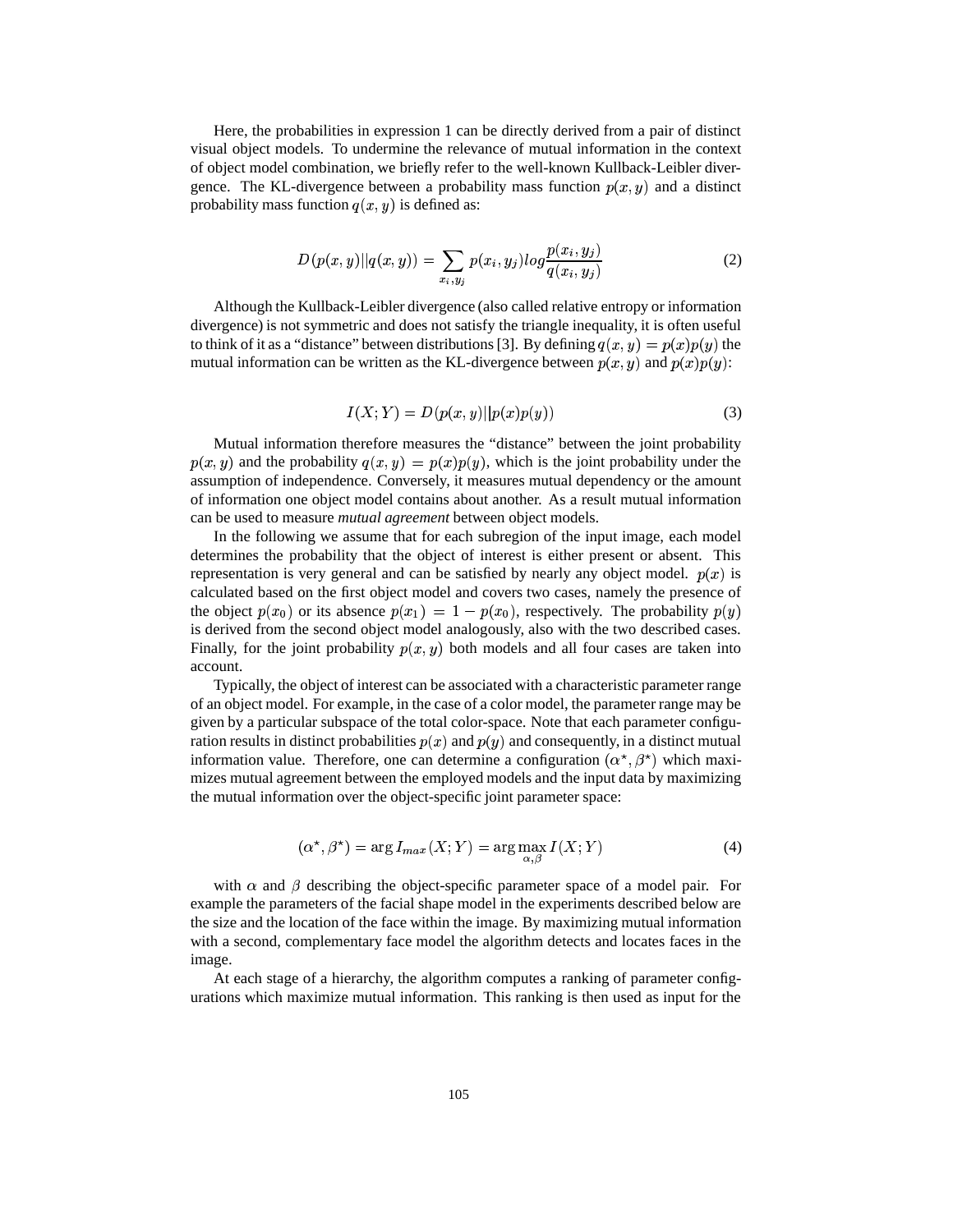next stage in the hierarchy where mutual information can be used again to find the best combined parameter configurations. The resulting algorithm is modular and can be easily extended to new object models.



Figure 1: Multi-stage usage of maximization of mutual information for combining object models

The hierarchical concept is depicted in figure 1 which shows the architecture used in the case study described below. In this case study, the following three object models are combined pairwise in order to detect human faces: a skin color model, a shape model and a template matcher. In stage one the probability maps are calculated based on the color model and the template matcher. Stage two combines the color model with the facial shape model by maximizing mutual information. The template matcher and the facial shape model are also combined in stage two. Finally stage three combines both results again by maximizing mutual information.

Obviously other groupings would be meaningful as well. The proposed grouping however ensures that the combined hypotheses on stage two can be represented as a single condensed region of probabilities. This will be further explained in the next sections. Also, it would be possible to combine all models in a single maximization step. However, using pairwise combinations enables the definition of separate and independent parameter constraints for each pair which reduces the size of the joint parameter space and therefore speeds up sampling.

## **3 Case Study: Experiments on Face Detection**

Face detection is a well studied problem in computer vision. The diversity of approaches ranges from neural networks [10], over support vector machines, use of facial features and geometric constraints, density estimation to clustering. These and other approaches have reached impressive detection rates depending on the respective context. Despite these considerable successes in face detection one can identify specific strengths and weaknesses of the underlying models. For example the approach of Rowley et al. [10] only detects frontal upright faces. Schneiderman and Kanade [12] introduce a different approach based on wavelet coefficients which can handle profile views. They explicitly note that particular models (i.e. use of eigenvectors) seem to be more appropriate for frontal faces whereas their approach based on wavelet coefficients is more successful on profiles.

Rather than to refine any of the above approaches we argue that one should focus on the combination of the most successful and promising approaches in order to overcome their inherent limitations. As stated in the introduction, this paper therefore focuses on the combination of different models. In the experiments described below the limitations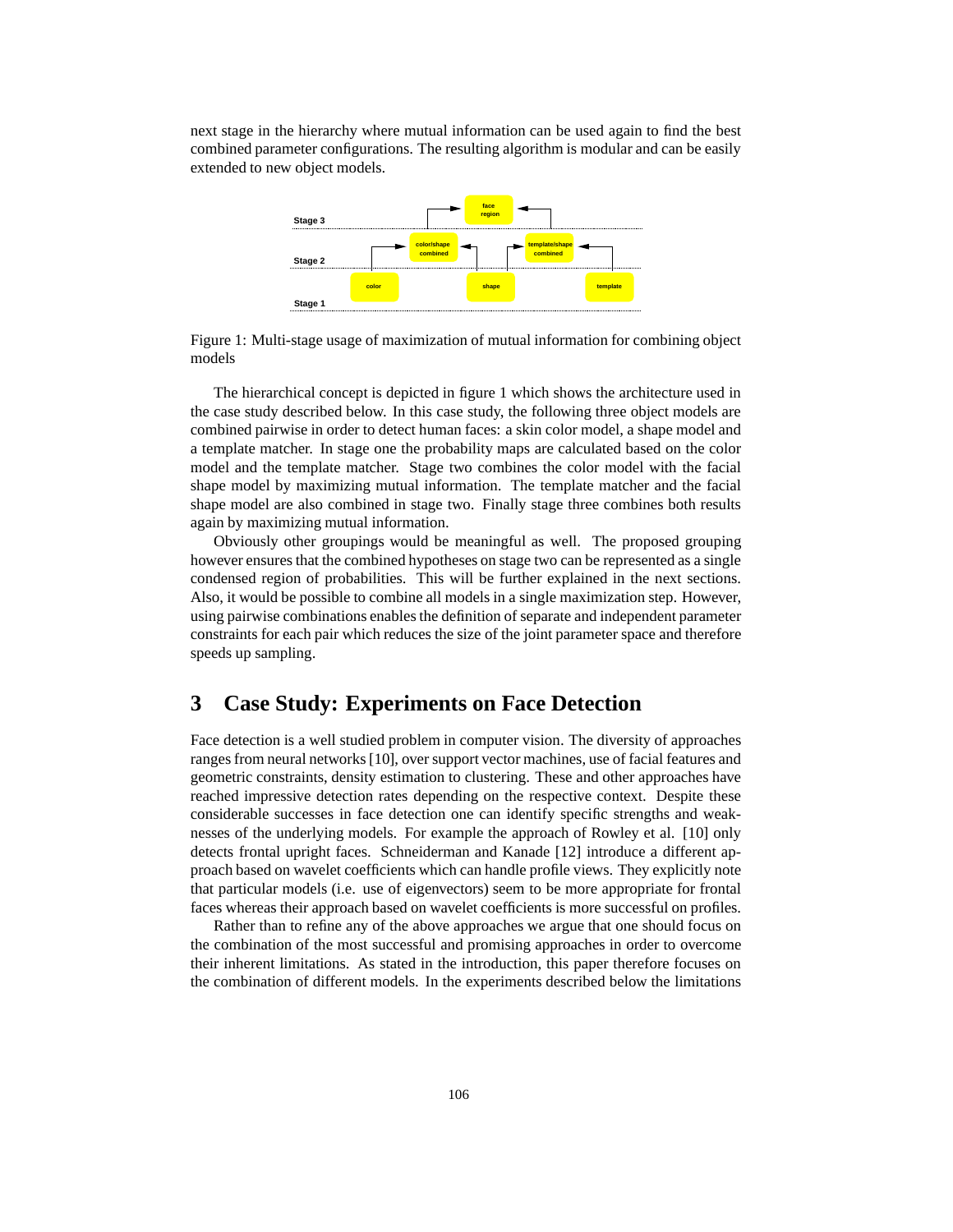of the facial models used are widely understood. In this respect, they are well-suited to highlight the utility of the proposed integration scheme.

#### **3.1 Three models for face detection**

Three simple models for face detection are used in the experiments described below: a skin color model, a face template matcher and a shape model. Note that taken together, the three models embody desirable and complementary properties for face detection. In the experiments individual models are challenged in order to analyze the robustness of the proposed combination mechanism.

The first model is a Gaussian skin color model (see for example [9]). More specifically the color model is represented by a single Gaussian of the hue, saturation and intensity values with diagonal covariance matrix. The model's parameters are trained on several images using the maximum likelihood principle. Several such skin color models are trained for different environments such as to cover various indoor and outdoor illumination conditions. Each of these models allow to calculate probabilities of skin color for every pixel in an image.

The second model is based on template matching. A face template is correlated with all local subregions of the image having the expected size of the face. The current implementation uses several templates of frontal faces from different people. The correlation results are normalized and projected onto probabilities using a sigmoid function. Thus, the probability maps generated for each template represent the probability distribution of face centers in the image.

As a third model, facial shape is used. Essentially, this model imposes the constraint that the face region be compact and elliptical. The parameters are the position of the face region (given in pixel coordinates) and the two main axes of the ellipse. The model could be extended by a fifth parameter, namely the rotation of the ellipse which has been omitted in the following. The third model is implemented as an ellipse with high probabilities in the center and decreasing probabilities towards the edges of the ellipse. Probabilities outside the elliptical region are set to zero.

#### **3.2 Illustration**

This section describes the combination of the three face models in more detail illustrated with an example. Figure 2 shows the original image with two people and the different stages of the algorithm from left to right. As can be seen in figure 1, the combination has three stages. In stage one the skin color model as well as the template matcher are applied to the input image depicted on the left. The resulting probability maps are shown with white indicating high probability. Face color probabilities are depicted on top, the template matcher's probabilities are shown underneath.

In the second stage, the skin color model is combined with facial shape and the template matcher is combined with facial shape in parallel. That is, the mutual information between the facial shape model and either probability map is maximized. To this end, the joint configuration spaces of both model pairs are sampled. More specifically, the algorithm samples over all possible face shape configurations and locations in the probability maps. In the current implementation, image locations are examined according to their probability. The first 100 resulting maxima are visualized in figure 2 by drawing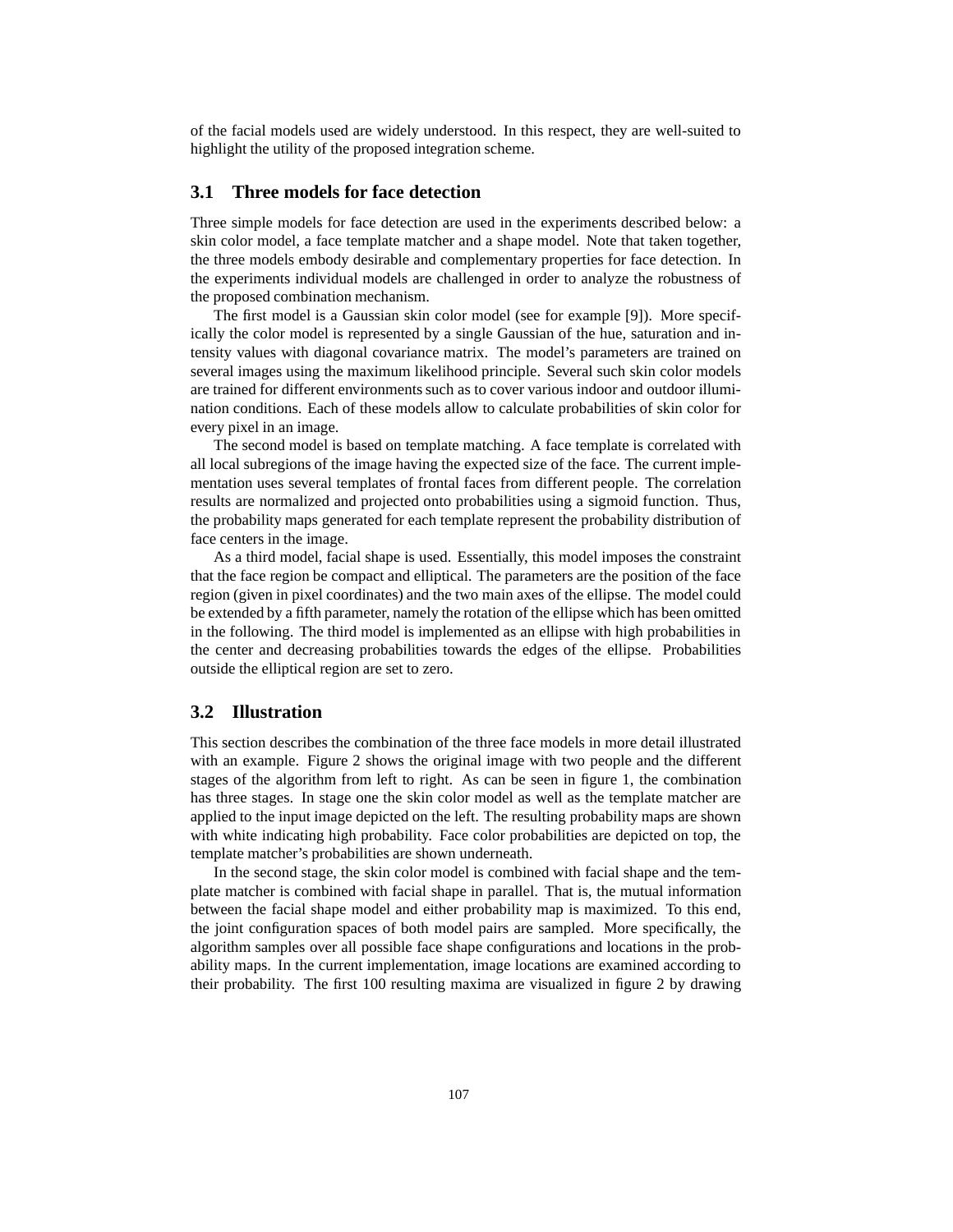

Figure 2: Combining three object models for face detection and localization

the facial shape at the associated locations. The upper image contains the ellipses from the combination of the skin color model and the face shape model. The image below corresponds to the combination of the template matcher and face shape. In this first rather simple example, the results from both pairwise combinations are in close agreement, as can be seen in the figure.

In the third and final stage maxima from combining color and shape are paired with maxima from combining shape and template. More specifically, the mutual information of all possible pairs of maxima is computed and used to rank each individual pair. The final hypothesis is then visualized by intersecting the two shape models with the highest mutual information. As shown in figure 2 on the right, the face of the right person in the original image has been successfully located by this procedure.

Also the second person is extracted successfully since the algorithm is able detect and locate multiple instances of the object of interest, in this case, multiple faces: closely co-located maxima are merged into a single hypothesis of a detected face, while spatially separated maxima indicate the presence of multiple faces. Here, the next few mutual information maxima are in the same location with similar but slightly different shapes, also containing the face of the right person. Then, the first spatially separated maxima captures the location of the left face in the input image. Note that the actual value of mutual information can be interpreted as a degree of confidence associated with the generated hypotheses.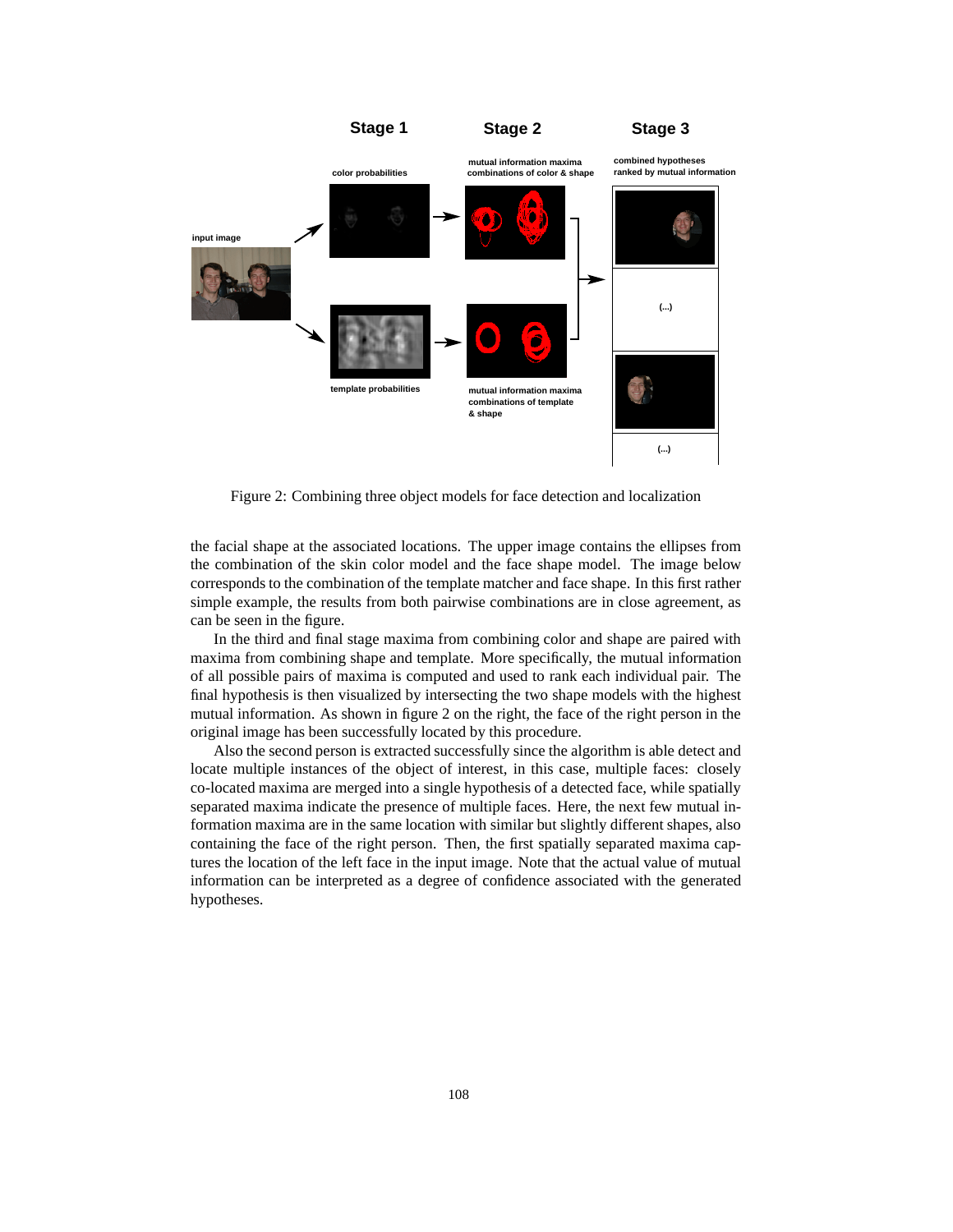# **4 Experimental Results**

The section describes examples where the individual face models are challenged in order to test the robustness of the proposed combination scheme. In a first scenario the face color model is challenged by using a camera flash (see figure 3). In a second scenario strong shadows on the faces cause difficulties for the template matcher (figure 4). The results suggest in both cases that the proposed approach is robust enough to handle these failures and weaknesses of individual models.

#### **4.1 Using mutual information to combine face models**

The input image of the first scenario is shown on the left of figure 3. The picture is taken with the camera's flash. There is also daylight entering through a window in the background. As can be seen, the flash causes reflections on the window's metal frame. Since the flash strongly illuminates both faces the colors of both faces are distorted. Even though the skin color model is challenged by this lighting condition the algorithm still finds both faces as shown on the right of the figure.





The intermediate stages of the computation as shown in figure 3 are discussed in the following. The skin color probabilities show (stage 1) that the color model can only capture the faces' edges while large regions within the faces have zero probability (false negatives). Note also the occurrence of some false positives along the shoulder of the left person also caused by the flash. The template matcher's probabilities indicate, however, that it is not as much affected by the flashlight: regions of high probability coincide with the actual locations of faces. In the next stage of the algorithm either probability map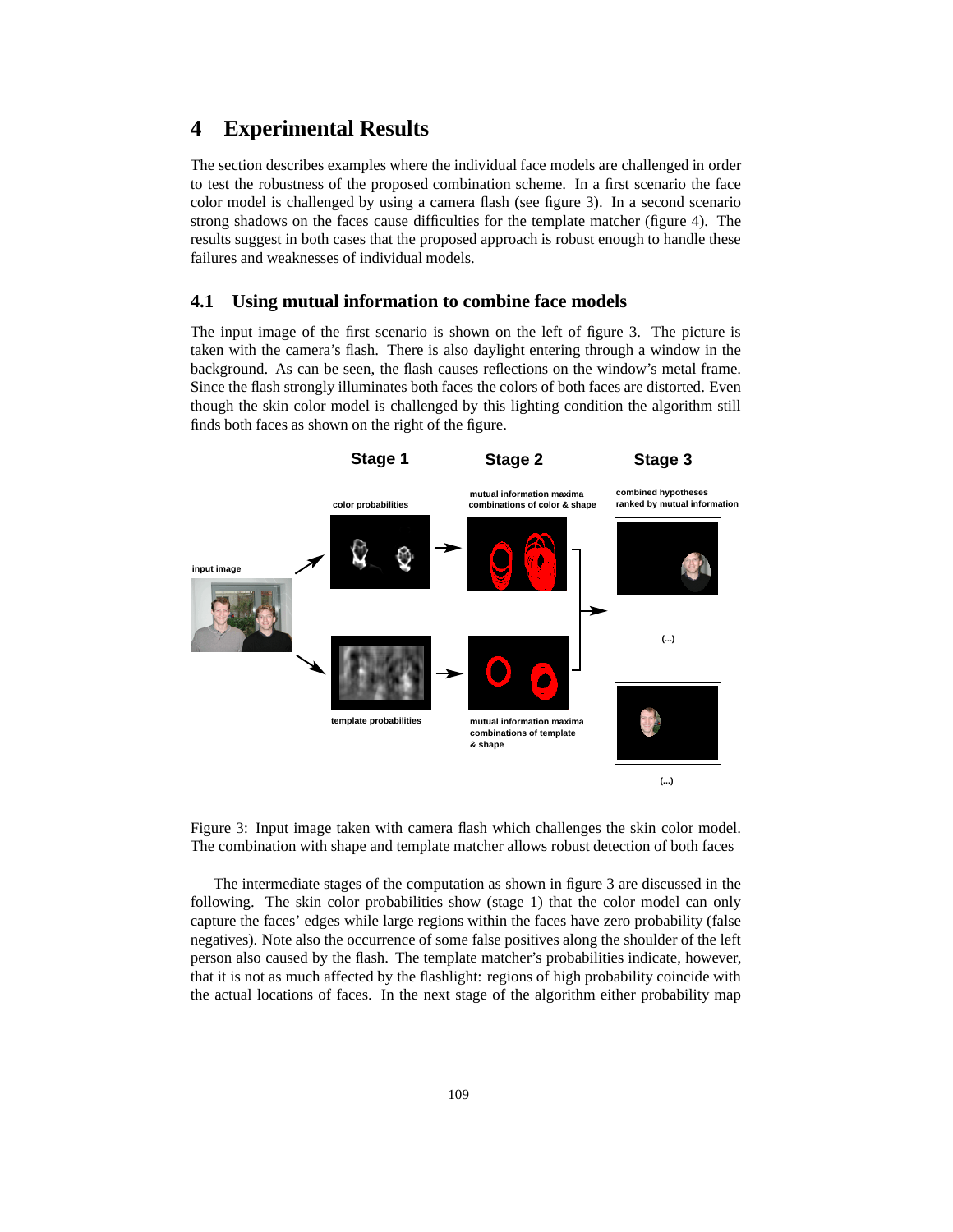is combined with the shape model using mutual information. The combination of color and shape results in several compact face regions. This underlines that the shape model essentially injects the desired compactness property, which the color model could not establish because of the flash. In this scenario, the combination of template and shape yields several useful region candidates for the two faces.

The final hypotheses generated by stage three are visualized as described in section 3.2. The hypothesis with the highest mutual information captures the face location of the right person. The face of the second person is contained in the next local maximum of mutual information that is spatially separated from the first. In this experiment the algorithm is capable to deal with the flash light situation robustly and overcomes the inherent limitations of the color model.



Figure 4: Image with light from the side causing shadows on both faces. Even though the face template matcher fails the two faces are detected by the combination scheme

Figure 4 shows another input image on the left. In this scenario the template matcher is challenged since most of the light comes from the side creating significant shadows on both faces. In this case the template matcher cannot handle the local shifts in intensities caused by the shadows. Hence, the resulting probability map contains a large number of false positives and false negatives. In this situation also the probability map of the skin color model exhibits a large number of false negatives and false positives. Also the shirt of the left person as well as a larger background region have non-zero probabilities.

Given this input, it is not surprising that combining template with shape in the second stage produces many hypotheses in wrong places – but it also yields some, which are correctly located over the actual faces. The combination of color and shape produces many useful intermediate hypotheses, despite many false positives and false negatives. This can be explained by the fact that the probability map of the color model still contains enough information that can be put in agreement with the shape model's compactness.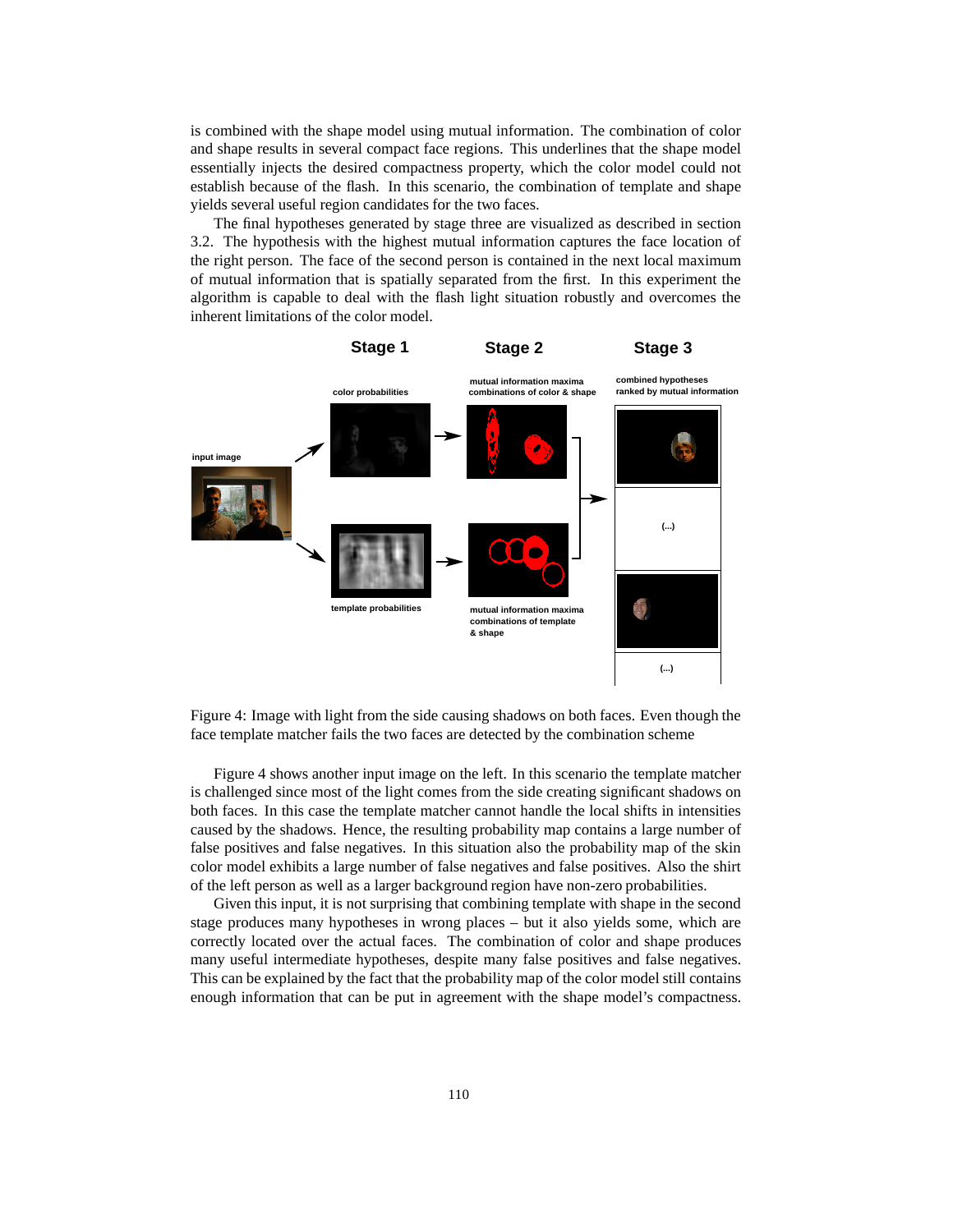Note that analogously to the template output, the color probability map is hard to interpret directly, and only after the combination with the shape model the relevant information is available.

As before, the mutual information among intermediate hypotheses is computed to generate and rank the final hypotheses. Since this step eliminates disagreeing shape configurations the information of the color-shape combination is preserved while ill-formed hypotheses from the shape-template combination are discarded. It is also interesting to note that the mutual information value associated with the final hypothesis is lower than in the example before. This suggests that the value of mutual information can be used directly as a measure of confidence for the generated hypothesis, since it is more difficult to achieve agreement among all models in this scenario. As can be seen, the algorithm deals with the shadow situation successfully and is able to detect both faces robustly.

In the above experiments we explicitly challenged each of the employed models in order to show how the proposed combination algorithm can overcome limitations of individual models. Most results reported in the literature however are describing cases where the individual models perform well. It is therefore difficult to compare our results to existing face detection systems. Furthermore a direct quantitative comparison is difficult since employed benchmark face databases consist only of gray-scale images [10, 13]. The emphasis of this paper is therefore the illustration of the novel mutual information-based combination which attains increased robustness by employing multiple object models. To this end, the face detection task serves as a demonstration case: multiple instances are robustly detected even in scenarios which pose significant real-world challenges. As a sidenote, mutual information may also be used for switching between different model instances [5].

# **5 Conclusion and Future Work**

This paper argues that even the most sophisticated *stand-alone* models have specific weaknesses. However, the combination of different complementary models opens the possibility to overcome limitations of individual models and to increase robustness with respect to environmental changes. This paper therefore introduced a hierarchical framework for combining different object models based on maximization of mutual information. Object models are combined into a single unified hypothesis *on-the-fly* without need for specific training. The framework thus allows to easily add, reuse, remove and replace object models in a flexible manner.

In order to validate the proposed approach it has been applied to face detection. In this experimental case study three face models (color, shape and template) are combined on-the-fly in an hierarchical fashion. By deliberately challenging the weaknesses of the individual models the robustness of the actual *combination* of models could be analyzed.

As the value of mutual information can be interpreted as a confidence measure. This paper therefore showed how mutual information can be used to select the best available color model depending on the environmental conditions. In the future we are planning to use this for optimally initializing an object tracker. Mutual information may be used also for the combination of models for recognition.